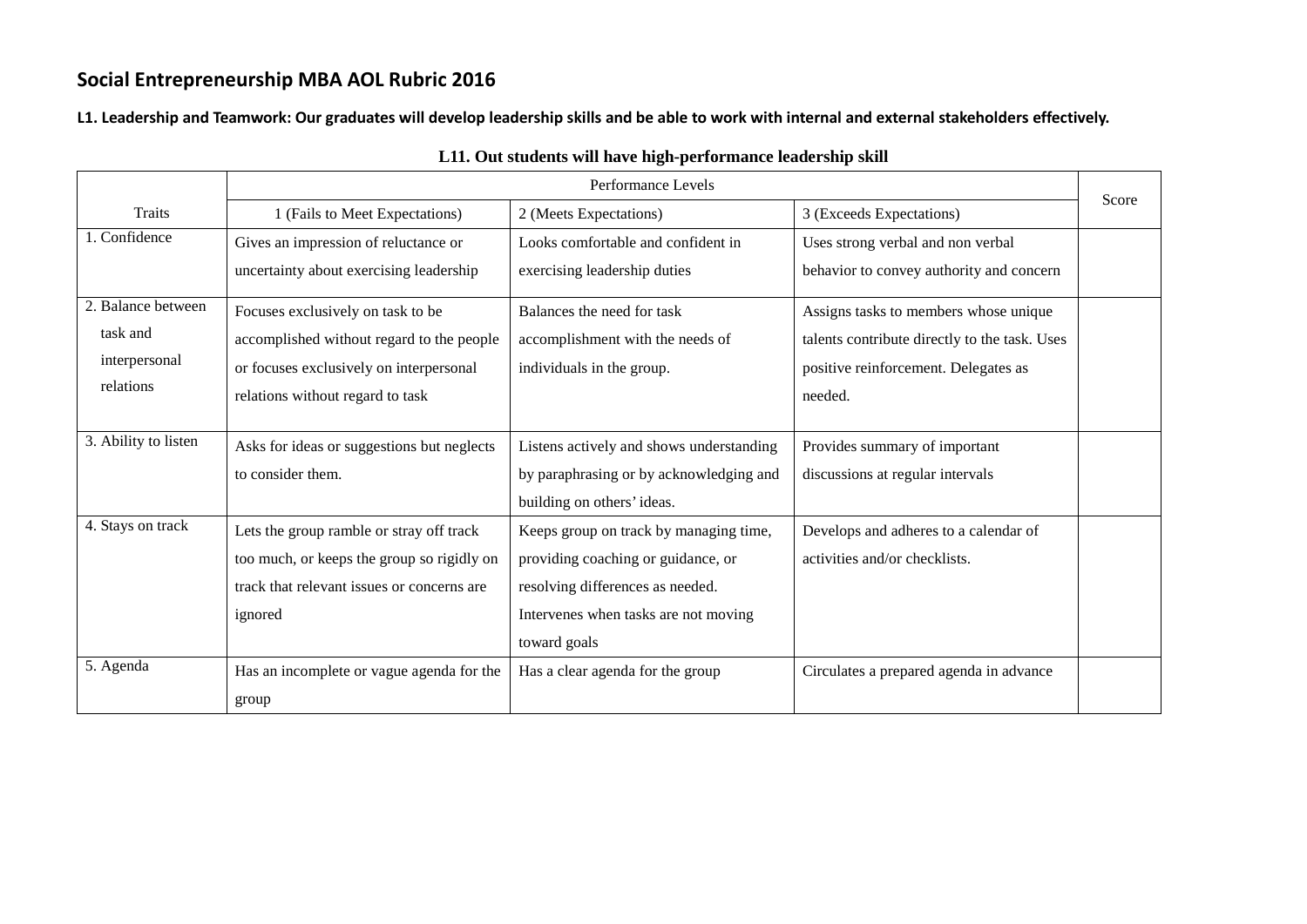|                    | Performance Levels                        |                                            |                                             |       |
|--------------------|-------------------------------------------|--------------------------------------------|---------------------------------------------|-------|
| <b>Traits</b>      | 1 (Fails to Meet Expectations)            | 2 (Meets Expectations)                     | 3 (Exceeds Expectations)                    | Score |
| 1. Commitment      | Seems reluctant to engage fully in        | Consistently demonstrates commitment to    | Follows up on ideas and suggestions from    |       |
|                    | discussions and task assignments          | the project by being prepared for each     | previous meetings and reports findings to   |       |
|                    |                                           | group meeting                              | the group                                   |       |
| 2. Balance between | Focuses on task to be accomplished        | Balances the need for task accomplishment  | Volunteers to assist others and shares      |       |
| task and           | without regard to team member or focuses  | with the needs of individuals in the group | information openly                          |       |
| interpersonal      | exclusively on interpersonal relations    |                                            |                                             |       |
| relations          | without regard to task                    |                                            |                                             |       |
| 3. Contributions   | Does not offer ideas or suggestions that  | Frequently offers helpful ideas or         | Listens actively and shows understanding    |       |
|                    | contribute to problem solving             | suggestions                                | by paraphrasing or by acknowledging and     |       |
|                    |                                           |                                            | building on others' ideas                   |       |
| 4. Stays on track  | Takes the group off track by initiating   | Introduces suggestions and ideas that are  | Uses tact and diplomacy to alert group that |       |
|                    | conversations or discussions unrelated to | relevant to the task                       | focus has strayed from the task at hand     |       |
|                    | the task                                  |                                            |                                             |       |
| 5. Working with    | Has a difficulty in identifying and       | Identifies various stakeholders and their  | Recognizes the stakeholders' needs and      |       |
| stakeholders       | managing the relationship with            | viewpoints and work with them              | work with them from the strategic           |       |
|                    | stakeholders.                             |                                            | perspective.                                |       |

#### **L12. Our students will know how to build a team and work with external stakeholders successfully**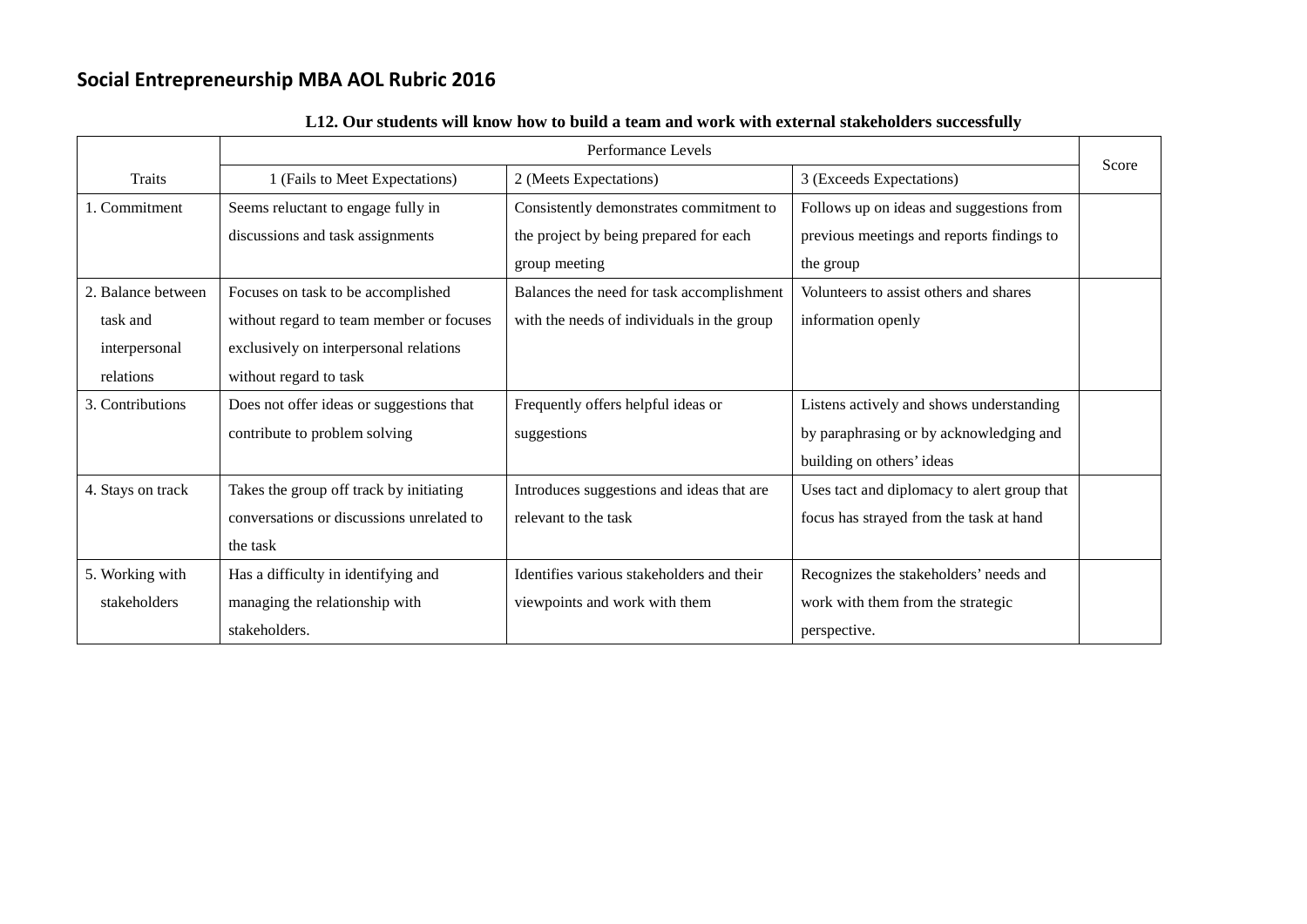**L2. Domain Expertise in Creating and Managing Social Ventures: Our graduates will be able to develop professional knowledge and competencies of the functional areas and integrate and apply them to practical business cases of social enterprise management.**

|                    | Performance Levels                        |                                               |                                              |       |
|--------------------|-------------------------------------------|-----------------------------------------------|----------------------------------------------|-------|
| Traits             | 1 (Fails to Meet Expectations)            | 2 (Meets Expectations)                        | 3 (Exceeds Expectations)                     | Score |
| 1. Professional    | Shows little competencies on the          | Shows solid understanding of management       | Shows deep knowledge and experiences in      |       |
| knowledge          | functional areas, and makes factual       | issues and approaches                         | creating and managing social ventures        |       |
|                    | mistakes                                  |                                               |                                              |       |
| 2. Management      | Lacks understanding of basic              | Shows clear comprehension of basic            | Integrates and applies basic management      |       |
| principle          | management principles and strategic       | management principles and strategic           | principles and strategic thinking approach   |       |
|                    | thinking approach                         | thinking approach.                            | across multiple disciplines.                 |       |
| 3. Application of  | Misuses strategic analysis and            | Uses strategic analysis and management        | Shows strong understanding and               |       |
| management tools   | management tools, concepts, and           | tools, concepts, and techniques               | application of management tools, concepts,   |       |
|                    | techniques                                |                                               | and techniques                               |       |
| 4. Application of  | Fails to incorporate financials into case | Shows knowledge of ratios and trend           | Applies financial analysis to develop        |       |
| financial analysis | analysis and real business development    | analysis; demonstrates understanding of       | sound management judgments; presents         |       |
|                    |                                           | firm's financial standing                     | financial analysis professionally            |       |
| 5. Case analysis   | Neglects to identify case issues          | Clearly identifies the key issues in the case | Develops a well-integrated statement and     |       |
|                    |                                           | and understands decision situation            | alternatives of the issues of the case       |       |
| 6. Qualitative and | Analysis is poor and shallow, not         | Analysis/evaluation is adequate, relatively   | Qualitative and quantitative                 |       |
| quantitative       | consistent with the criteria or does not  | consistent with criteria and facts are        | analysis/evaluation is effective, consistent |       |
| analysis           | use facts correctly                       | generally used correctly                      | with criteria and facts are used correctly   |       |

**L21. Our student will be able to enhance professional knowledge and competencies of the functional areas.**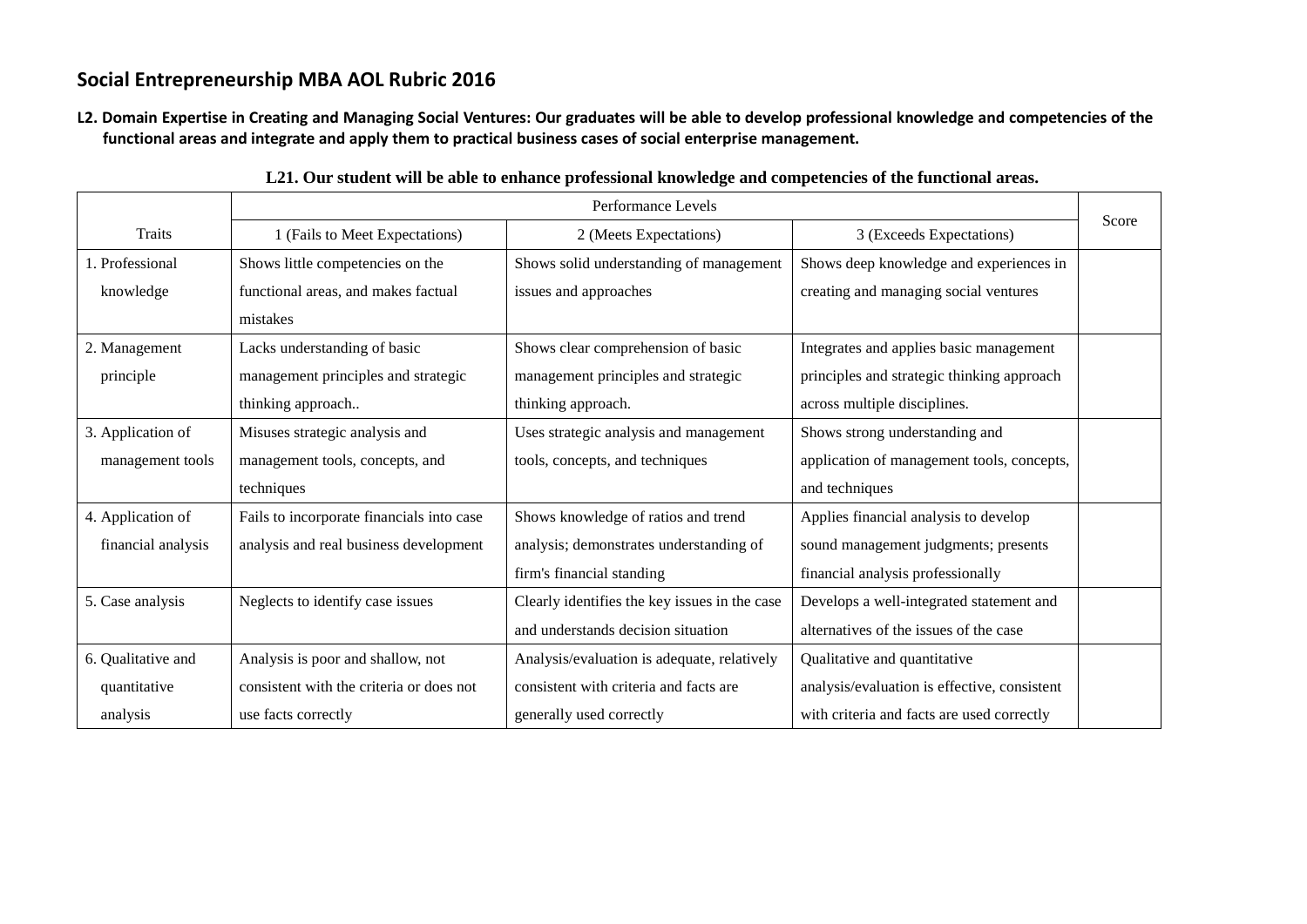|                     | Performance Levels                       |                                               |                                             |       |
|---------------------|------------------------------------------|-----------------------------------------------|---------------------------------------------|-------|
| <b>Traits</b>       | 1 (Fails to Meet Expectations)           | 2 (Meets Expectations)                        | 3 (Exceeds Expectations)                    | Score |
| 1. Integration and  | Does not yet integrate interdisciplinary | Partially integrates interdisciplinary skills | Successfully integrates interdisciplinary   |       |
| synthesis of        | skills and knowledge.                    | and knowledge in business cases and           | skills and knowledge in business cases and  |       |
| knowledge           |                                          | social enterprise management                  | social enterprise management.               |       |
| 2. Finding of real  | Does not attempt to or fails to identify | Summarizes issues in real business            | Clearly identifies the challenge and the    |       |
| problems            | real problems in case analysis or real   | analysis, though some aspects are incorrect   | problems and issues. Identifies integral    |       |
|                     | business analysis.                       | or confused                                   | relationships in analyzing the issue        |       |
| 3. Appropriate      | Data/evidence or sources are simplistic, | Appropriate data/evidence or sources          | Examines evidence and its source;           |       |
| supporting          | inappropriate, or not related topic      | provided, although exploration appears to     | questions its accuracy, relevance, and      |       |
| data/evidence       |                                          | have been routine                             | completeness                                |       |
| 4. Application of   | Does not apply or use relevant           | Identifies and discusses a set of feasible    | Identifies a set of feasible options that   |       |
| knowledge and       | knowledge and tools to business cases or | alternatives to deal with the cases           | demonstrates creativity and the ability to  |       |
| tools to cases      | real businesses                          |                                               | integrate knowledge in the real businesses. |       |
| 5. Development of   | Is unable to develop a new business case | Identifies the key issues and develops        | Develops professional competencies to       |       |
| new business cases  |                                          | capabilities to write business cases          | structure and write business cases          |       |
| 6. Understanding of | Fails to understand the integrated       | Understands the interconnected                | Understands the integrated management       |       |
| management          | management systems, processes, and       | management systems, though some               | systems clearly and from the perspective    |       |
| systems             | disciplines.                             | relationships are vague or confused           | of social enterprise management             |       |
| 7. Application of   | Is unable to get ideas or implications   | Gets some ideas or implications from the      | Gets clear ideas or useful implications     |       |
| tools and systems   | from the course in applying tools and    | course in applying tools and systems to       | from the course in applying tools and       |       |
| into new business   | systems to creating or managing social   | creating or managing social ventures          | systems to creating or managing social      |       |
| development         | ventures                                 |                                               | ventures                                    |       |

### **L22. Our students will apply different management disciplines into practical business cases of social enterprise management**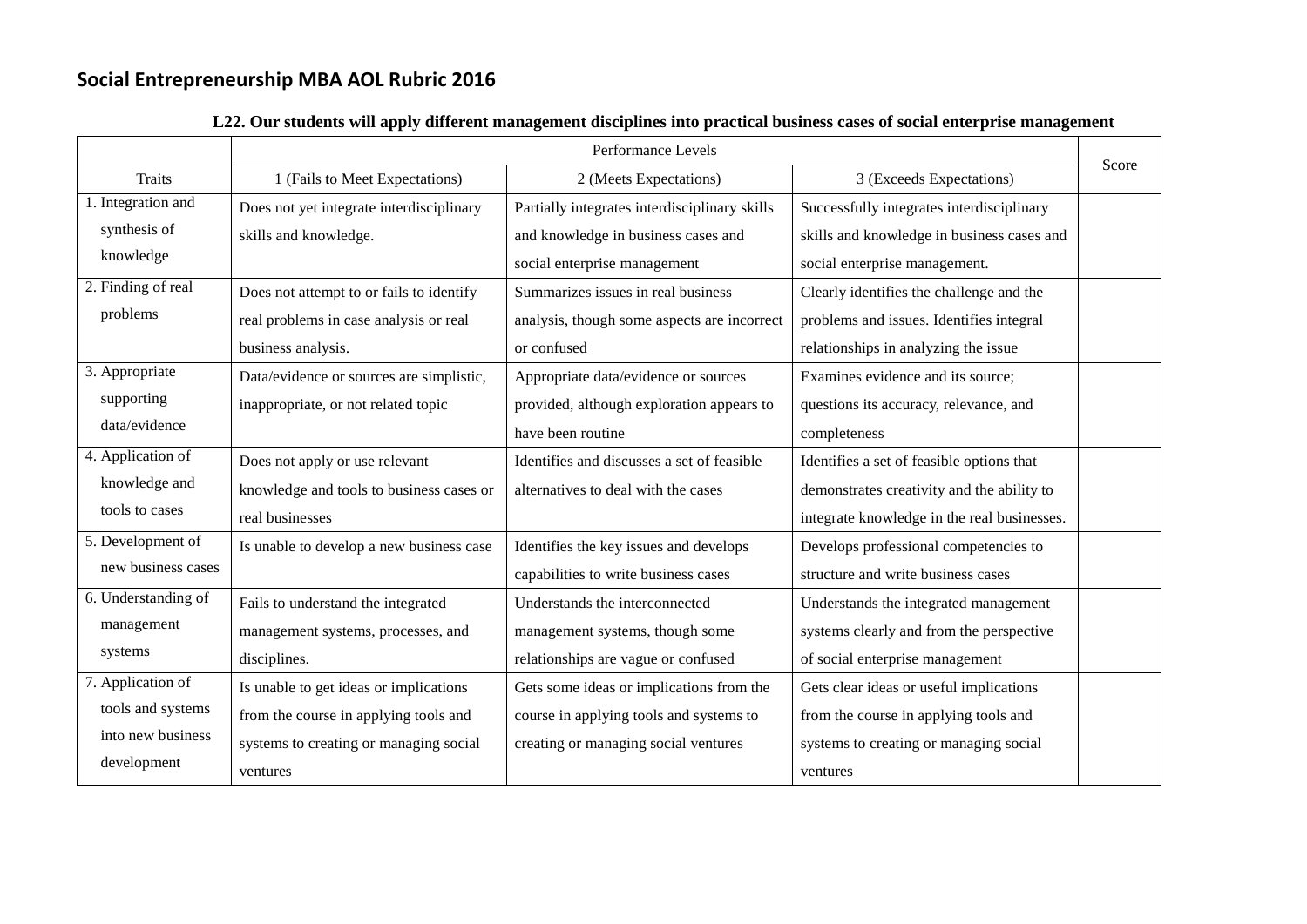#### **L3: Communication: our graduates will be effective communicators**

|                                         |                                             | Performance Levels                           |                                                 |       |
|-----------------------------------------|---------------------------------------------|----------------------------------------------|-------------------------------------------------|-------|
| <b>Traits</b>                           | 1 (Fails to Meet Expectations)              | 2 (Meets Expectations)                       | 3 (Exceeds Expectations)                        | Score |
| 1. Clear introduction<br>and background | No or unclear introduction, and absence of  | Provides an introduction, present some but   | Provides a coherent introduction and            |       |
|                                         | background information.                     | not all of the key background information.   | addresses key background issues<br>effectively. |       |
| 2. Discipline-related                   | Discipline-specific concepts and issues are | Appropriately addresses most of the key      | Appropriately addresses all key                 |       |
| concepts and                            | not identified or they are identified       | discipline-specific concepts and issues but  | discipline-specific concepts and issues         |       |
| issues                                  | inappropriately.                            | omits or identifies a few of the minor ones. | and most of the minor ones.                     |       |
| 3. Internally                           | Arguments are inconsistent, different parts | Most arguments are consistent, and most      | Arguments presented in the paper are            |       |
| consistent                              | of the paper do not relate well to each     | parts of the paper are integrated and        | consistent and the different parts of the       |       |
| arguments                               | other and are inconsistent.                 | consistent.                                  | paper are well integrated and                   |       |
|                                         |                                             |                                              | consistent.                                     |       |
| 4. Logic and                            | Arguments are poorly organized, do not      | Most but not all of the arguments are well   | All arguments are well organized, flow          |       |
| organization                            | flow well, and are hard to follow.          | organized, flow logically, and are easy to   | logically, and are easy to follow.              |       |
|                                         |                                             | follow.                                      |                                                 |       |
| 5 Consistent                            | No or very weak connection between          | Reasonable connection between analysis and   | Very strong connection between                  |       |
| conclusions                             | analysis and conclusions                    | conclusions; there may be minor              | analysis and conclusions; there are no          |       |
|                                         |                                             | inconsistencies                              | inconsistencies.                                |       |
| 6. Style and                            | Numerous spelling errors; inappropriate     | Few spelling errors, generally appropriate   | No or very minimal spelling, grammar,           |       |
| grammar                                 | grammar, sentence structure, and            | grammar, sentence structure, and             | sentence structure, and paragraphing            |       |
|                                         | paragraphing used throughout the            | paragraphing.                                | errors.                                         |       |
|                                         | document.                                   |                                              |                                                 |       |

#### **L31. Our student will produce professional business documents**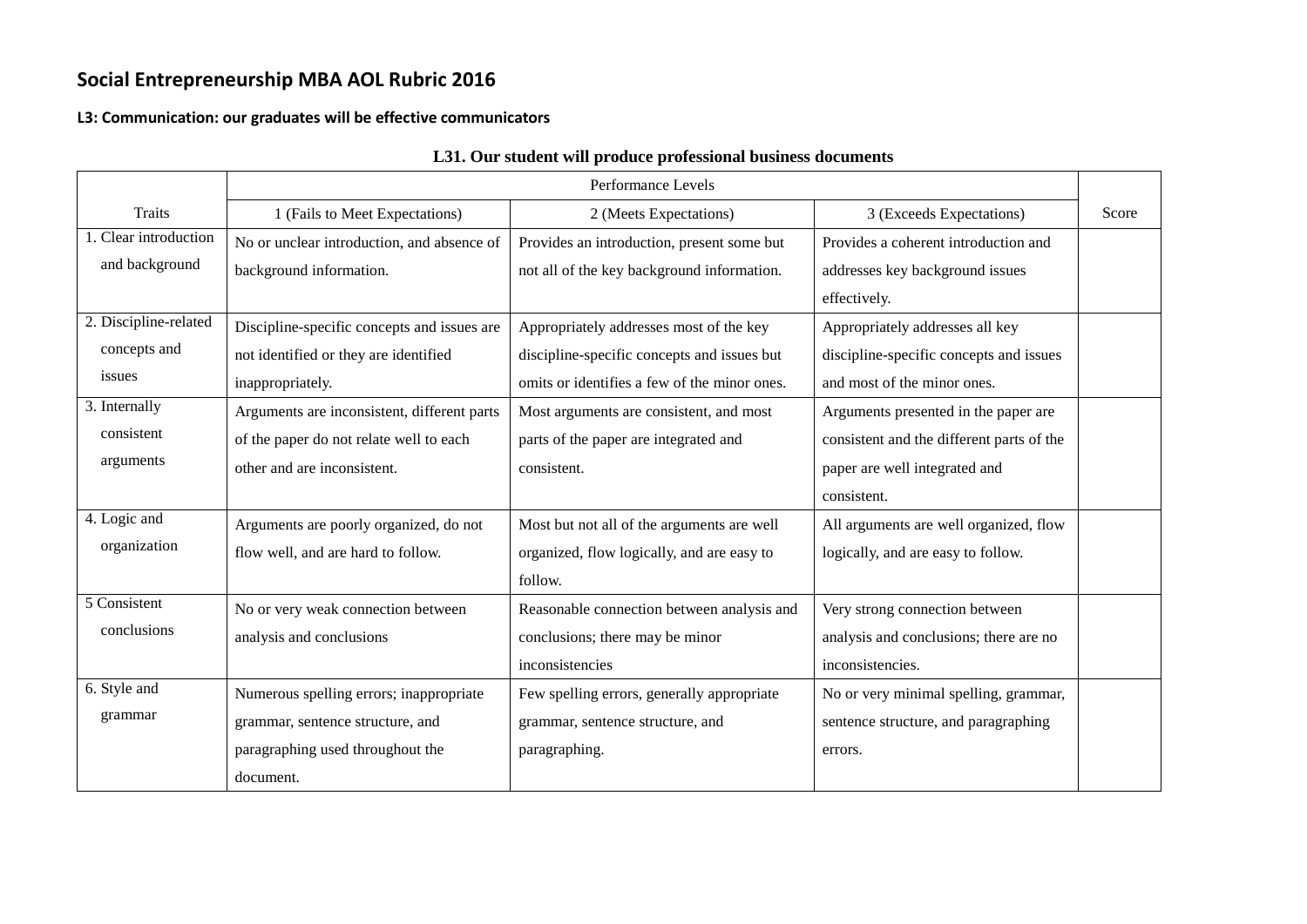| 7. Effective literature | No literature or used of inappropriate web- | Uses more than one research source but         | Uses multiple research sources and        |
|-------------------------|---------------------------------------------|------------------------------------------------|-------------------------------------------|
| search skills           | based sources; sources are not come from    | demonstrates no attempt to incorporate         | makes effective use of current and        |
|                         | professional literature; sources are not    | current information; most sources are          | reliable information; sources are         |
|                         | current and/or relevant.                    | authoritative or come from professional        | authoritative or come from the            |
|                         |                                             | literature; sources are generally current and  | professional literature; includes current |
|                         |                                             | relevant.                                      | relevant sources.                         |
| 8. Documents            | No or inconsistent references; evidence of  | Generally includes appropriate citations       | Includes appropriate citations within     |
| sources                 | plagiarism.                                 | within the document and lists references at    | the documents and lists references that   |
|                         |                                             | the end of the documents; references are       | include full bibliographic information    |
|                         |                                             | generally usable but may not contain the full  | for each citation in the document;        |
|                         |                                             | bibliographic information; citations and       | citations and references are consistent   |
|                         |                                             | references are generally consistent throughout | throughout the document.                  |
|                         |                                             | the documents                                  |                                           |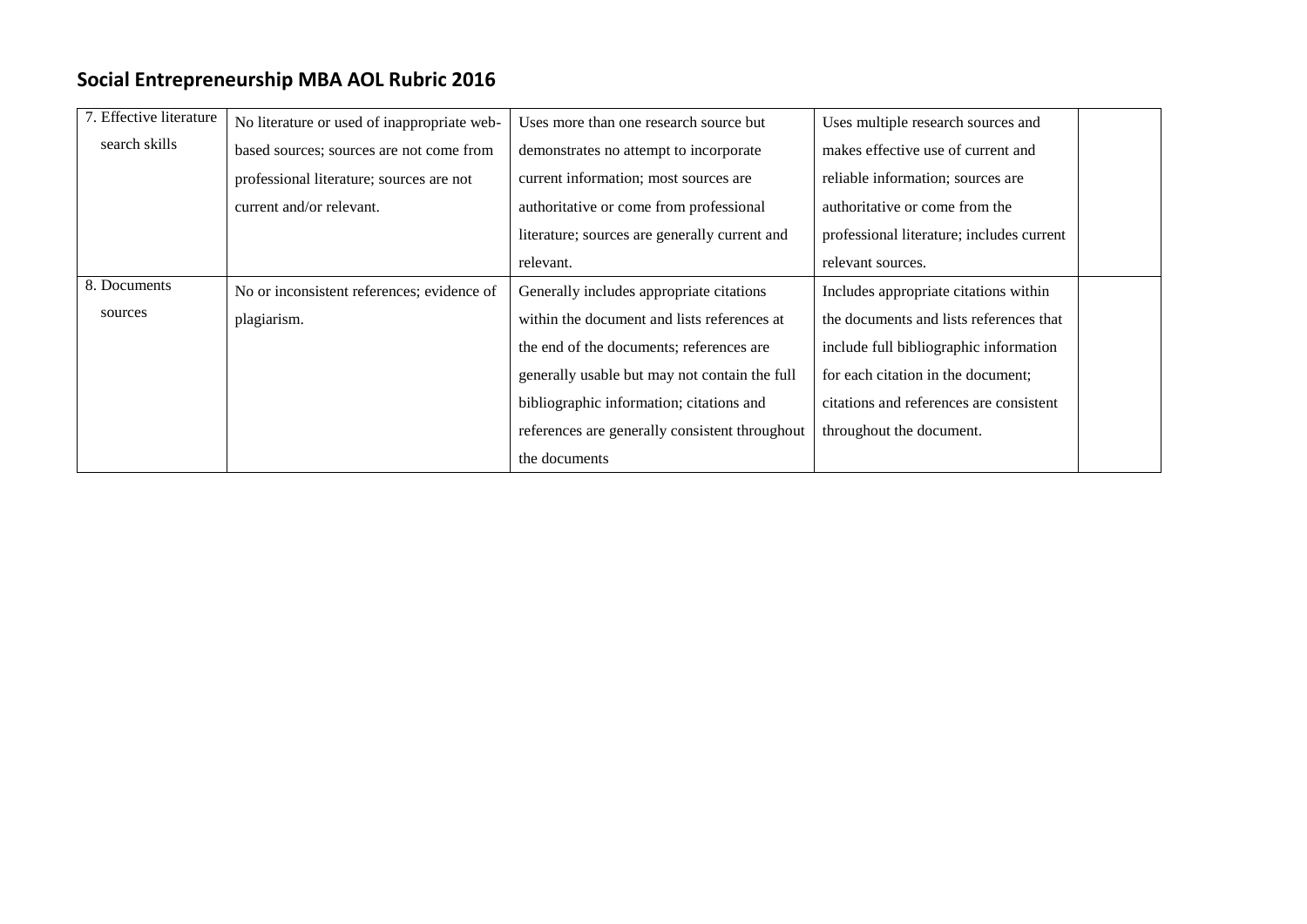|                      |                                             | Performance Levels                          |                                              |       |
|----------------------|---------------------------------------------|---------------------------------------------|----------------------------------------------|-------|
| <b>Traits</b>        | 1 (Fails to Meet Expectations)              | 2 (Meets Expectations)                      | 3 (Exceeds Expectations)                     | Score |
| 1. Organization      | No opening statement or irrelevant          | Has opening statement relevant to topic,    | Has a clear opening statement that catches   |       |
|                      | statement; Loses focus more than once;      | and gives outline of speech; mostly         | audience's interest and gives overview;      |       |
|                      | does not manage time effectively.           | organized with some transitions; allows     | stays focused throughout. Has transition     |       |
|                      |                                             | enough time to deliver speech, although it  | statement, ties sections together; effective |       |
|                      |                                             | could have been better edited               | time management.                             |       |
| 2. Quality of slides | Sloppy and/or unprofessional; may be        | Readable, professional, appropriate         | Readable, professional, imaginative and/or   |       |
|                      | difficult to read                           | number                                      | high quality (without being a distraction).  |       |
| 3. Voice quality and | Demonstrates one or more of the             | Can easily understand; appropriate pace     | Excellent delivery; conversational,          |       |
| pace                 | following: mumbling, too soft, too loud,    | and volume; delivery is mostly clear and    | modulates voice, projects enthusiasm,        |       |
|                      | too fast, too slow                          | natural                                     | interest, confidence.                        |       |
| 4. Mannerisms        | Demonstrates one or more distracting        | No distracting mannerisms. Decent           | Uses body language effectively (and          |       |
|                      | mannerisms, which may include bad           | posture.                                    | naturally) to maintain audience's interest   |       |
|                      | posture, shifting feet, etc.                |                                             |                                              |       |
| 5. Professionalism   | Makes excuses for the presentation; word    | Treats audience profession-ally, word       | Treats audience professionally; confident,   |       |
|                      | choice is not appropriate for audience;     | choice is acceptable (does not use slang);  | shows command of topic                       |       |
|                      | inappropriately informal                    | keeps nervousness under control             |                                              |       |
| 6. Use of            | Relies heavily on slides or notes; makes    | Looks at slides to keep on track with       | Slides are use effortlessly to enhance       |       |
| media/rapport        | little eye contact; inappropriate number of | presentation; appropriate number of slides; | speech; perfect eye contact.                 |       |
| with audience        | slides (too many or too few).               | maintains eye contact most of the time.     |                                              |       |
| 7. Ability to answer | Cannot address basic questions.             | Can address most questions with correct     | Answers all questions with relevant,         |       |
| questions.           |                                             | information                                 | correct information; speaks confidently.     |       |

### **L32: Our students will deliver effective presentation accompanied with proper media technology**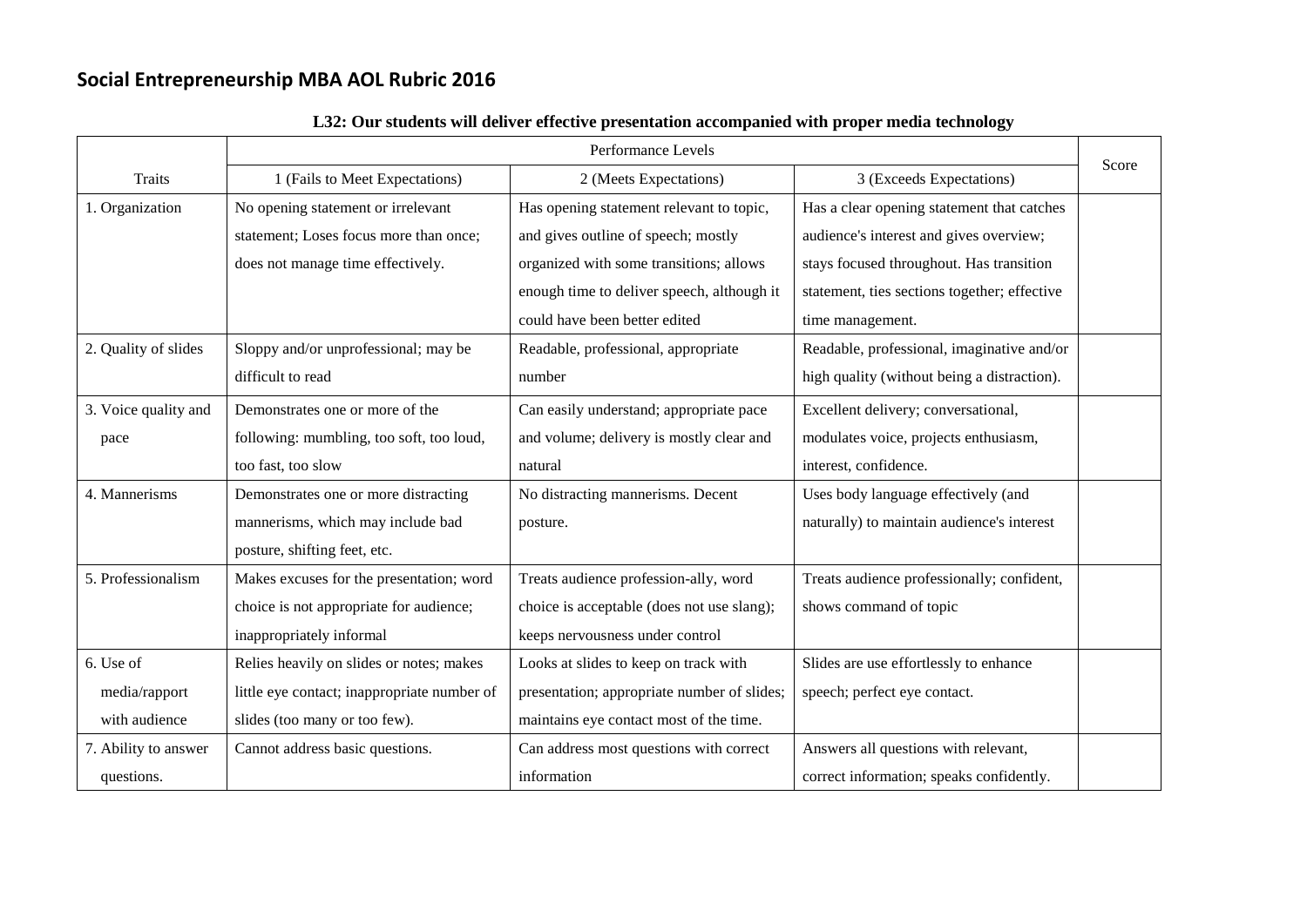#### **L4. Ethically & Socially Conscious Reasoning: Our graduates will understand the gravity of ethical behavior and corporate social responsibility**

|                 | Performance Levels                         |                                             |                                              |       |
|-----------------|--------------------------------------------|---------------------------------------------|----------------------------------------------|-------|
| <b>Traits</b>   | 1 (Fails to Meet Expectations)             | 2 (Meets Expectations)                      | 3 (Exceeds Expectations)                     | Score |
| 1. Identifies   | Has a vague idea of what the dilemma is    | Identifies the dilemma, including pertinent | Describes the dilemma in detail having       |       |
| dilemma         | and is uncertain what must be decided in   | facts, and ascertains what must be decided  | gathered pertinent facts. Ascertains exactly |       |
|                 | individual or business behavior            | in individual or business behavior          | what must be decided in individual or        |       |
|                 |                                            |                                             | business behavior                            |       |
| 2. Stakeholders | Fails to recognize all stakeholders or     | Recognizes stakeholders and explores        | Recognizes all stakeholders and fully        |       |
| consideration   | explores consequences and                  | some of the consequences and                | explores consequences and                    |       |
|                 | threats/opportunities                      | threats/opportunities fairly effectively    | threats/opportunities                        |       |
|                 | ineffectively                              |                                             |                                              |       |
| 3. Options      | Failed to identify all of the relevant and | Identified most of the relevant practical   | Correctly identified all of the relevant     |       |
| development     | practical options                          | options, but overlooked some related        | practical options and all of the related     |       |
|                 |                                            | conceptual problems and issues              | conceptual problems and issues               |       |
| 4. Options      | Failed to provide weightings of various    | Provided some evaluation of ethical and     | Provided appropriate and defensible          |       |
| evaluation      | ethical and social arguments and reasons   | social reasons and arguments, but           | evaluations for all relevant arguments       |       |
|                 |                                            | overlooked important factual or logical     | noting wherever necessary factual            |       |
|                 |                                            | errors in some reasons                      | assumptions, logical errors, or conceptual   |       |
|                 |                                            |                                             | confusions.                                  |       |
| 5. Decision and | Has difficulty identifying and appropriate | Formulates an implementation plan that      | Formulates an implementation plan that       |       |
| action          | course of action from among options        | delineates the execution of the decision    | delineates the execution of the decision     |       |
|                 |                                            |                                             | and that evidences a thoughtful reflection   |       |
|                 |                                            |                                             | on the benefits and risks of action          |       |

#### **L41. Our student will identify ethical and social dilemma and be able to recognize and evaluate alternative courses of action.**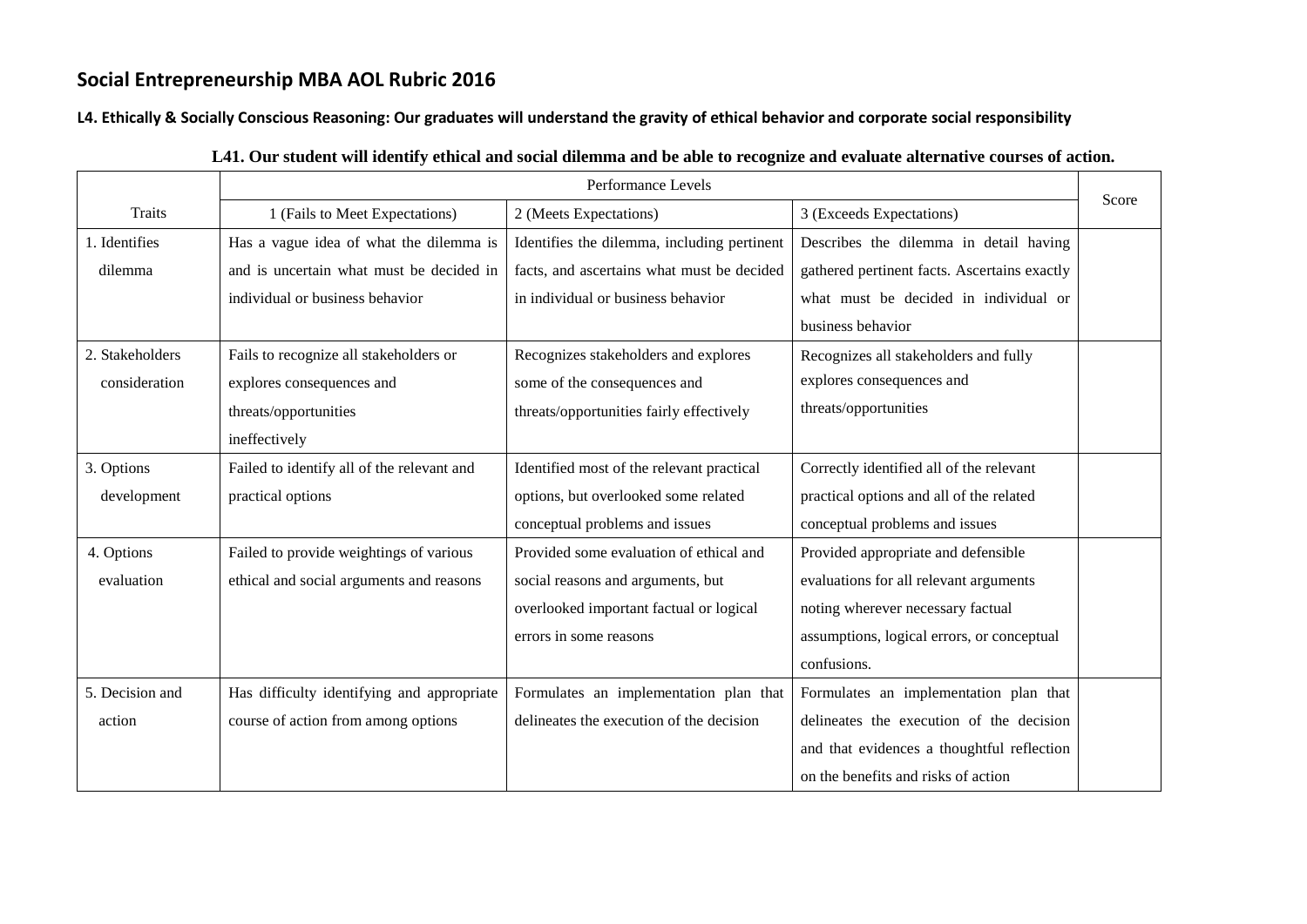|                  | Performance Levels                       |                                           |                                            |       |
|------------------|------------------------------------------|-------------------------------------------|--------------------------------------------|-------|
| <b>Traits</b>    | 1 (Fails to Meet Expectations)           | 2 (Meets Expectations)                    | 3 (Exceeds Expectations)                   | Score |
| 1. Importance    | Somewhat appreciates the importance of   | Mostly appreciates the importance to keep | Fully appreciates the importance of        |       |
|                  | keeping professional code of conduct     | professional code of conduct              | keeping professional code of conduct.      |       |
|                  |                                          |                                           |                                            |       |
| 2. Understanding | Somewhat understands the detailed        | Mostly understands the detailed contents  | Fully understands the detailed contents of |       |
|                  | contents of professional code of conduct | of professional code of conduct           | professional code of conduct.              |       |
|                  |                                          |                                           |                                            |       |
| 3. Compliance    | Somewhat complies with professional      | Mostly complies with professional code    | Fully complies with professional code of   |       |
|                  | code of conduct                          | of conduct                                | conduct                                    |       |

### **L42. Our students will know the professional code of conduct within their discipline**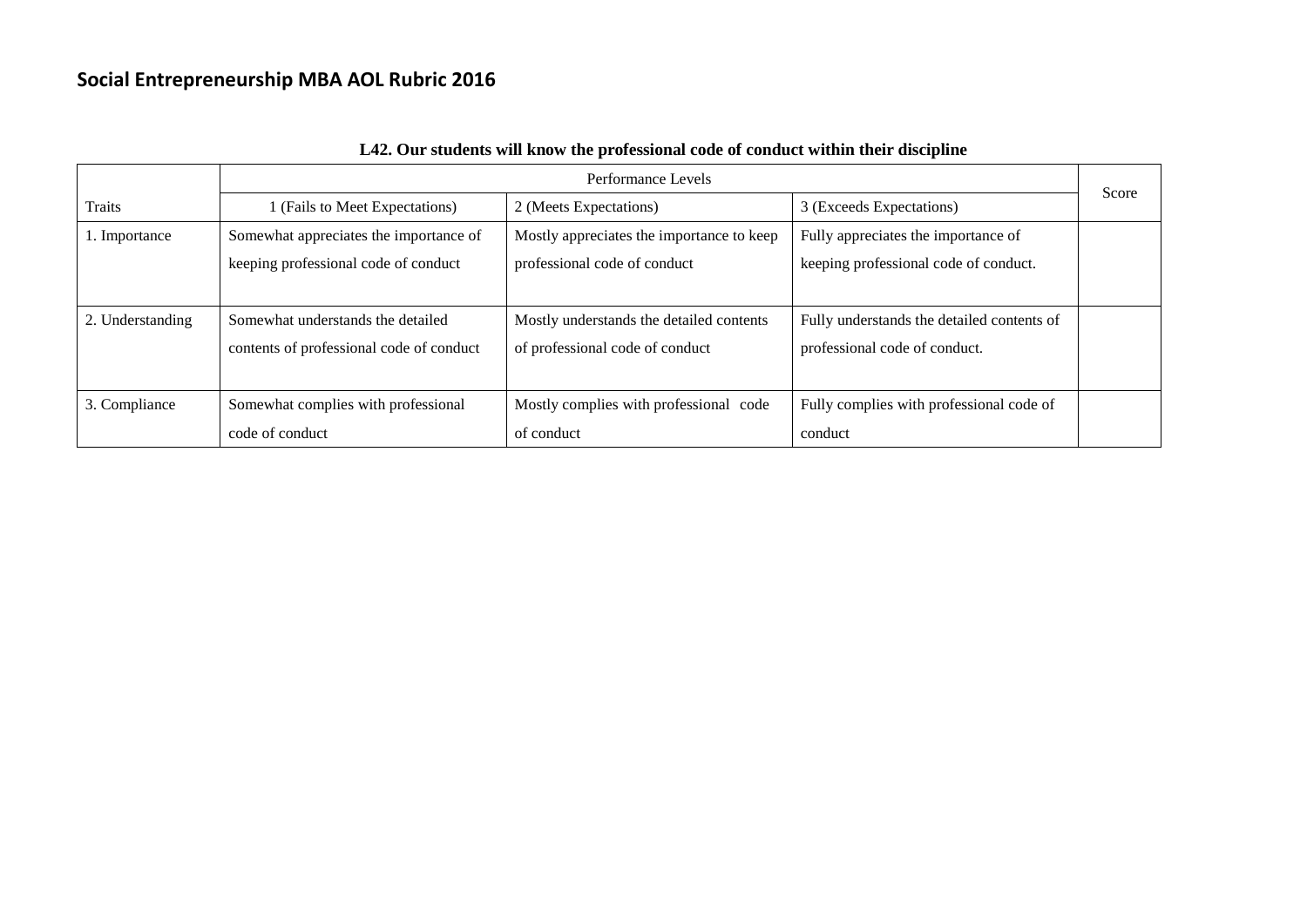**L5. Global Perspective: Our graduates will have a global perspective.**

|                      | Performance Levels                           |                                             |                                           |       |
|----------------------|----------------------------------------------|---------------------------------------------|-------------------------------------------|-------|
| <b>Traits</b>        | 1 (Fails to Meet Expectations)               | 2 (Meets Expectations)                      | 3 (Exceeds Expectations)                  | Score |
| 1. Identification of | No or incomplete identification of some or   | Some identification of most of the relevant | Clear and detailed identification of      |       |
| global issues        | all of the following relevant global issues: | issues                                      | relevant issues                           |       |
|                      | economic, cultural, legal, demographic       |                                             |                                           |       |
|                      |                                              |                                             |                                           |       |
| 2. Analysis of       | No analysis of impact of relevant global     | Some analysis of impact of global issues;   | Clear, accurate and detailed analysis of  |       |
| global issues        | issues; erroneous analysis of impact         | some inaccuracies in analysis               | impact of relevant global issues          |       |
|                      |                                              |                                             |                                           |       |
| 3. Application of    | No application of analysis to specific       | Some application of analysis to specific    | Clear application of analysis to global   |       |
| analysis to global   | global business situation; incorrect         | global business situation, weak             | business situation; valid conclusions and |       |
| business situation   | conclusions or recommendations made.         | conclusions or recommendations made         | good recommendations given                |       |
|                      |                                              |                                             |                                           |       |
| 4. Cultural          | Fails to adjust for cultural differences     | Some consideration given to cultural        | Extensive consideration given to cultural |       |
| differences          |                                              | differences                                 | differences, including appropriate        |       |
|                      |                                              |                                             | modification of communication             |       |

### **L51. Our student will define global business issues and relate these to emerging business opportunities (L23)**